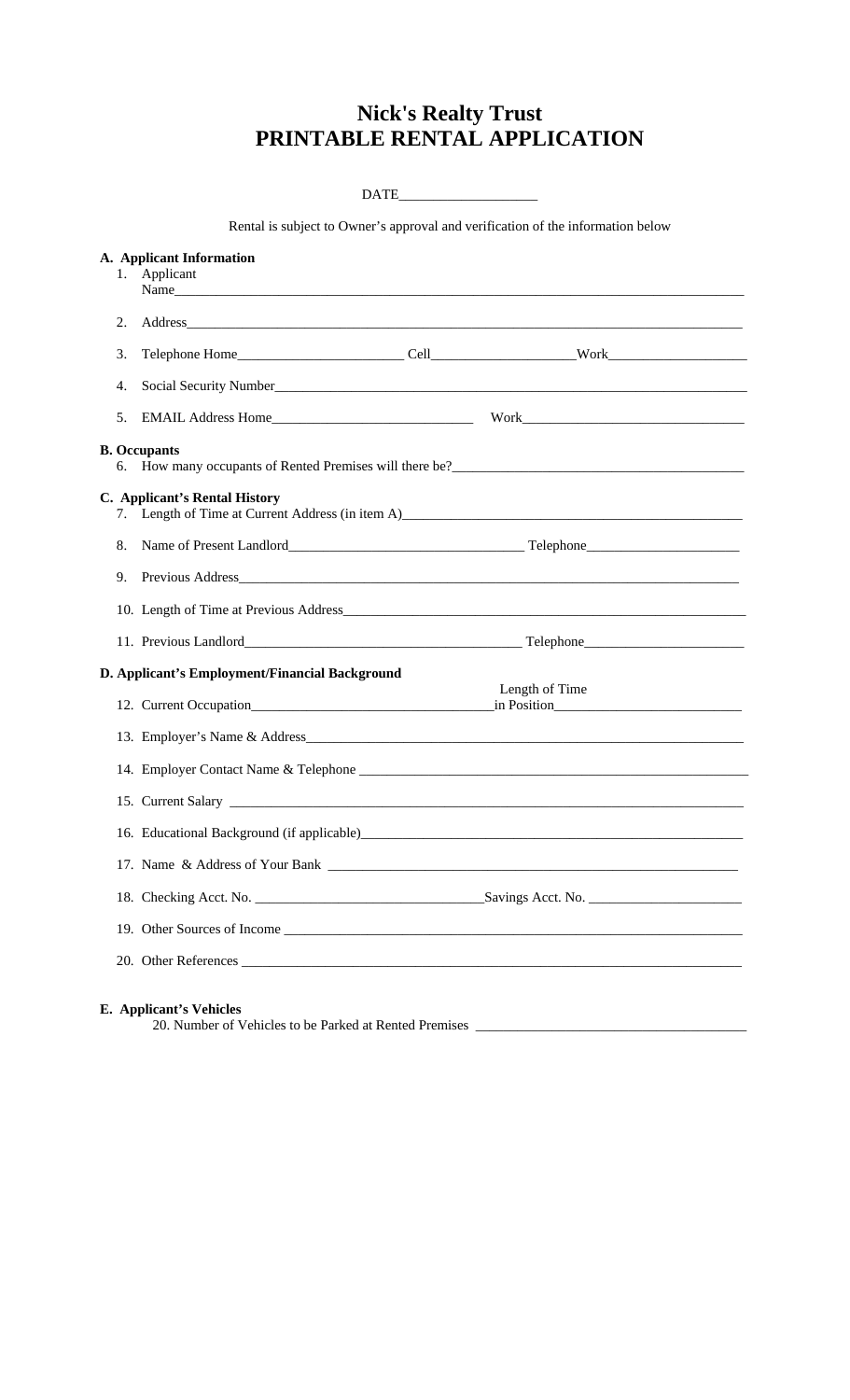|    | Make/Model                                                                                                                                                                                                       | 21. Description of All Vehicles:<br>Year | Color                        | <b>State</b>   | License Plate #                                                                                                                                                                                                                     |
|----|------------------------------------------------------------------------------------------------------------------------------------------------------------------------------------------------------------------|------------------------------------------|------------------------------|----------------|-------------------------------------------------------------------------------------------------------------------------------------------------------------------------------------------------------------------------------------|
|    |                                                                                                                                                                                                                  |                                          |                              |                |                                                                                                                                                                                                                                     |
|    | F. Miscellaneous                                                                                                                                                                                                 |                                          |                              |                |                                                                                                                                                                                                                                     |
|    | 22. Do you have a pet?                                                                                                                                                                                           | Yes                                      |                              | N <sub>o</sub> |                                                                                                                                                                                                                                     |
|    | 23. Have You Ever                                                                                                                                                                                                |                                          |                              |                |                                                                                                                                                                                                                                     |
|    | A. been evicted?                                                                                                                                                                                                 | Yes                                      |                              | N <sub>0</sub> |                                                                                                                                                                                                                                     |
|    | B. failed to timely pay rent?                                                                                                                                                                                    | Yes                                      |                              | N <sub>0</sub> |                                                                                                                                                                                                                                     |
|    | C. filed for bankruptcy?                                                                                                                                                                                         | Yes                                      |                              | No             |                                                                                                                                                                                                                                     |
|    |                                                                                                                                                                                                                  |                                          |                              |                |                                                                                                                                                                                                                                     |
|    | G. Size of Apartment Interested In<br>24. Studio $\Box$<br>One Bedroom $\Box$                                                                                                                                    |                                          | Two Bedroom $\Box$           |                | Room $\Box$                                                                                                                                                                                                                         |
|    |                                                                                                                                                                                                                  |                                          |                              |                |                                                                                                                                                                                                                                     |
|    |                                                                                                                                                                                                                  |                                          |                              |                |                                                                                                                                                                                                                                     |
|    |                                                                                                                                                                                                                  |                                          | DISCLOSURE/AGREEMENT/CONSENT |                |                                                                                                                                                                                                                                     |
|    |                                                                                                                                                                                                                  |                                          |                              |                |                                                                                                                                                                                                                                     |
|    | Landlord. I/We acknowledge that this written notice was received before I/We received a rental agreement<br>references.<br>3. I/We declare that all information listed on this application is true and accurate. |                                          |                              |                |                                                                                                                                                                                                                                     |
| 4. | responsible for personal property.                                                                                                                                                                               |                                          |                              |                |                                                                                                                                                                                                                                     |
|    |                                                                                                                                                                                                                  | Applicant's Signature                    |                              |                | Date                                                                                                                                                                                                                                |
|    |                                                                                                                                                                                                                  | Co-Applicant's Signature                 |                              |                | 2. I/We authorize you to conduct an employment/credit check concerning my/our application and to verify all<br>Tenants at their decision may purchase and provide their own apartment insurance. Nick's Realty Trust is not<br>Date |

Title

**Please mail or return this application in person to the offices of Nick's Realty Trust, 46 Chauncy Street, Mansfield, MA 02048 (508) 339-9556**